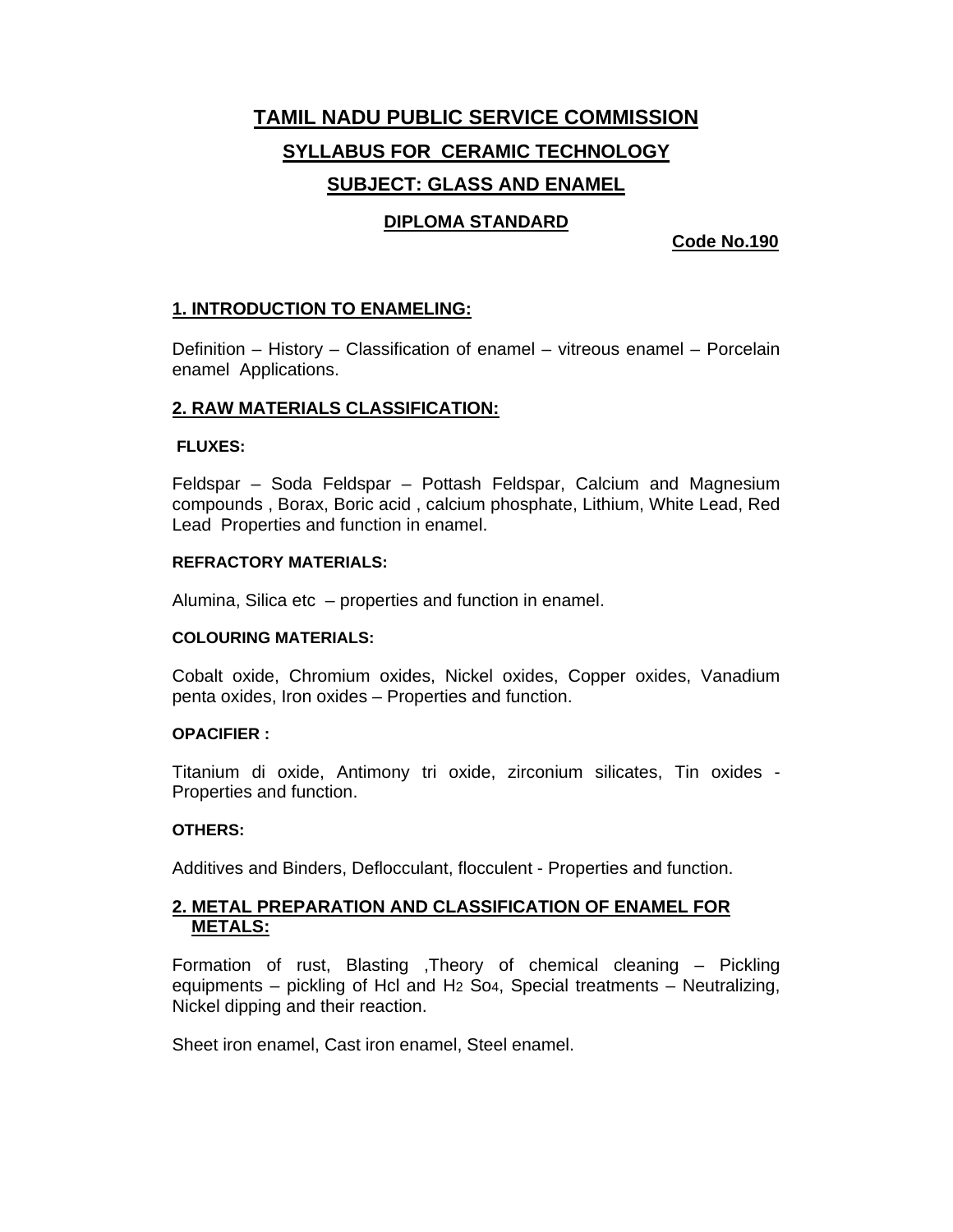# **3. ENAMEL COMPOSITION AND CALCULATION:**

Calculation of percentage composition from empirical formula, equivalent weight and formula batch weight, definition related to calculations.

# **4. PREPARATION METHOD OF ENAMEL – TYPES OF COATING:**

Dry process, Wet process.

Ground coat enamel, White cover coat enamel, Coloured enamel, Jewellery and Aluminium enamels etc.

# **5. APPILICATION METHODS, FURNACE FOR ENAMELING AND ENAMELING DEFECTS & REMEDIES:**

Dipping, Painting, Brushing, Spraying and decoration.

Enamel furnace, Crucible, Smelter- rotary and continuous – Frit furnace – Muffle furnace – firing and control etc.

Crazing, Crawling, Pinholes, Blistering, Chipping, Copper heading, Eggshells, Fish scale, hair lining, Warping, Tearing, Specking, Reboiling rusting

# **6. INTRODUCTION TO GLASS:**

Definition – History – Application, Zachariasen's rules of glass formation.

# **7. RAW MATERIALS:**

Glass former- Intermediate and modifiers, other ingredients- oxidising and reducing agents , refining agent, recoloriation, colouring oxides – description – function and their effect on glass.

# **8. MELTING PROCESS**

Process leading to glass formation – Volatilization – Effect of pre sinteringrefining- source of gas bubbles- Physico – chemical reactions taking in glass batch- viscosity of glass, annealing, Strain in glass –softening point of glass – Strain point – annealing curve. Durability of glass – Homogenization and devitrification –Tempering Annealing -Condition of glass- melting – pot furnace – Tank furnace – Lehr etc – description and its function.